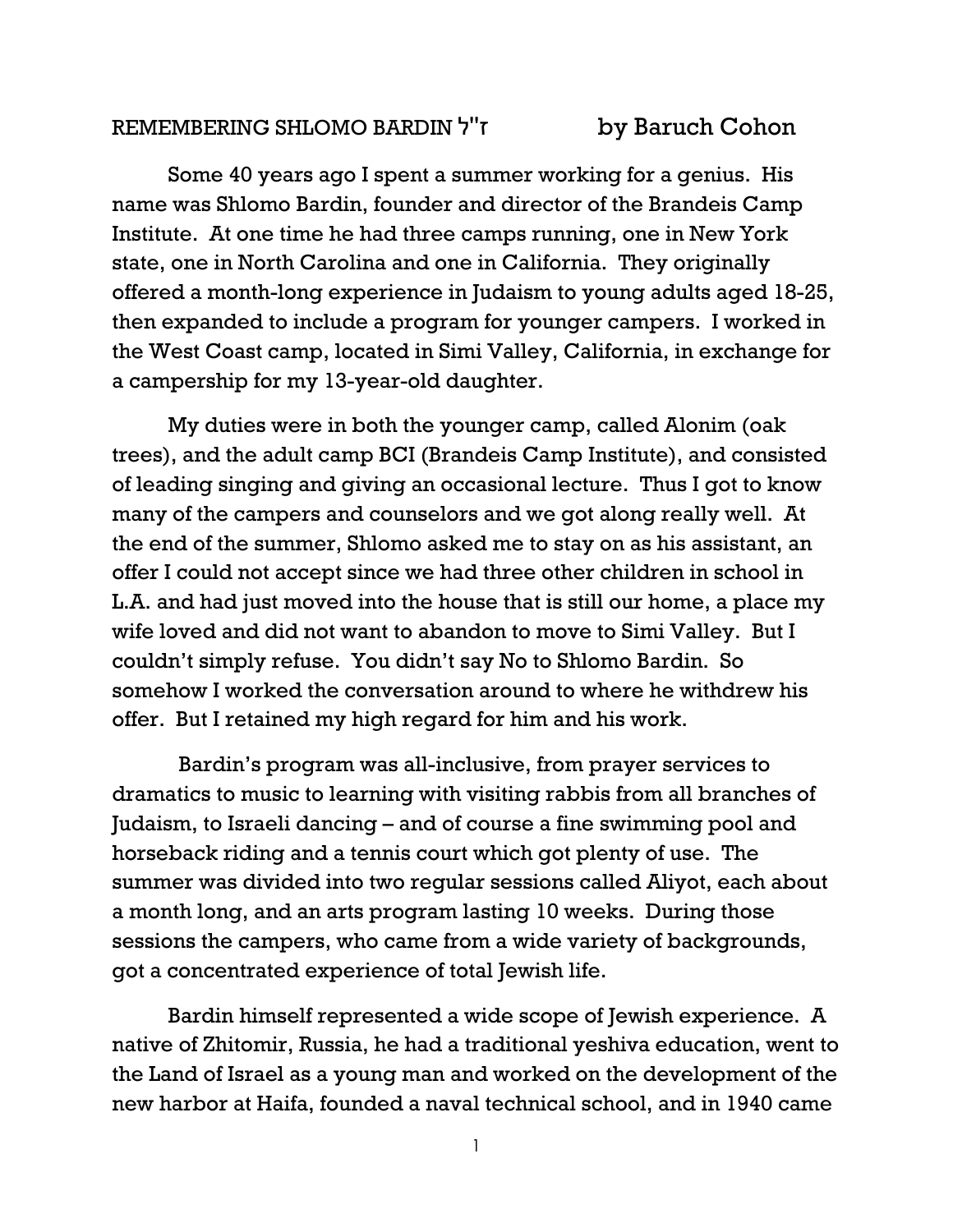to the United States to raise money for that school. Here he soon observed a growing generation that he said was "in flight from themselves." The outbreak of World War II kept him from returning to Haifa. About that time, through contacts in New York, he met Supreme Court Justice Louis Brandeis, who although not a religious man expressed concern about young Jews who were drifting away from their people – a view from a famous native American that excited Shlomo because he completely agreed with it. So how did a man with Shlomo's background and considerable ability react? He dedicated his life to bringing that generation home, by serving its potential leaders with a positive taste of Jewish identity.

Having spent time in Europe, he observed an institution called the Danish Folk High School, and took some suggestions from it. He would choose his campers on the basis of recommendations from reliable leaders in their communities, and provide them with as wide and positive an experience as he and his staff could create. That staff, in my time, included master musician Max Helfman, dramatic actor-director Raikin Ben-Ari, Israeli folkdancer-choreographer Dani Dassa, and rabbinical and literary guests of real prominence who made themselves available because they valued Shlomo Bardin and his mission. He named his camps for Brandeis, who helped endow the project, and whose name inspired respect throughout American Jewry.

Those of us who took the opportunity to work with Shlomo did more than help the campers. We got some inspiration ourselves.

 Some 18 years before my summer at camp, I was hired to write a script for a program Shlomo was putting on in Beverly Hills for potential patrons. After a few story conferences with him, I came home and told my wife: "That man's a tyrant. I don't want to work for him." She knew Shlomo before she knew me, because at age 18 she went to Brandeis on a dance scholarship. In fact she once told me that if not for Brandeis she probably would not have married me! Well, in succeeding years I observed the results of Shlomo's work in the communities I served, and I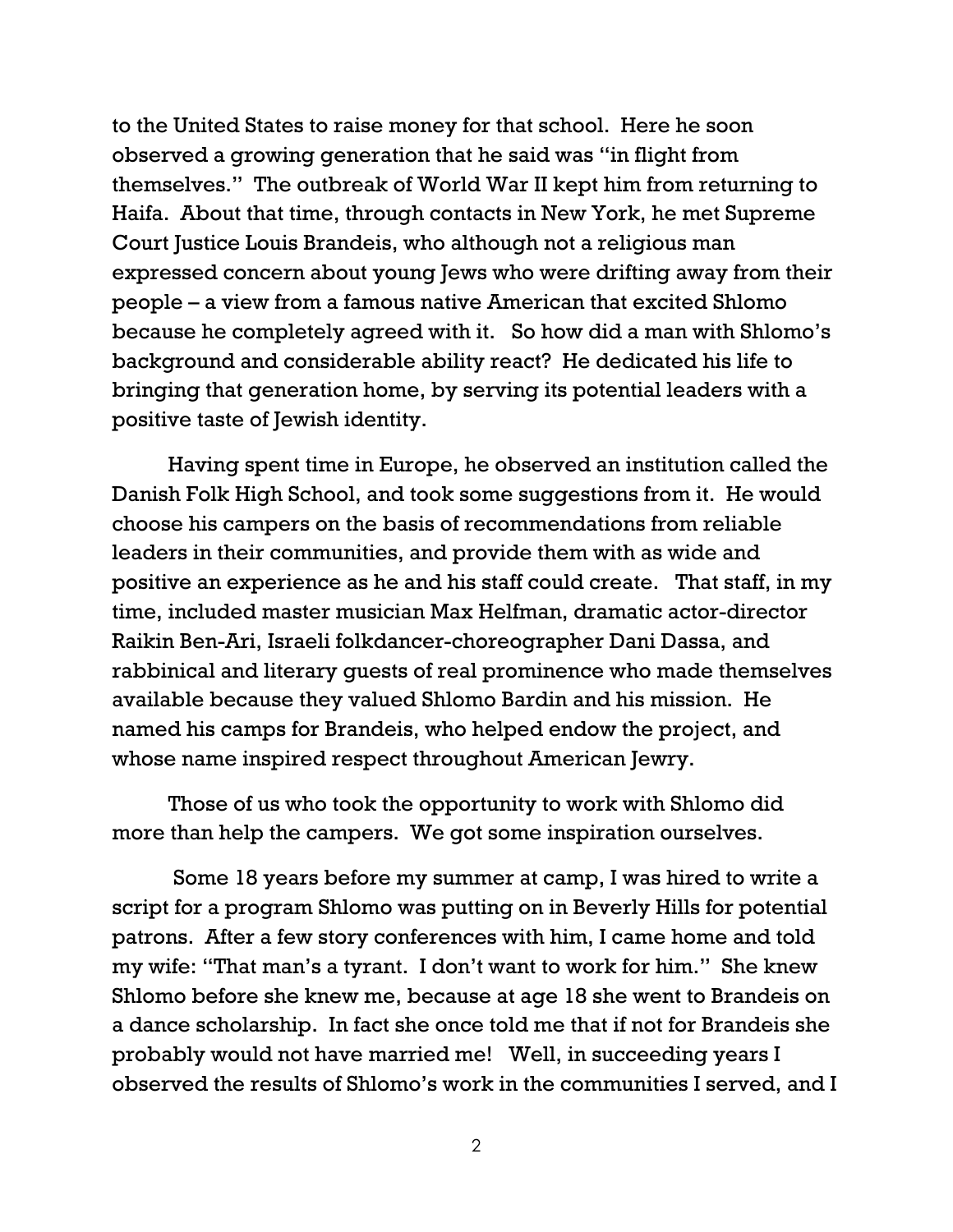realized that – tyrant or not – he was accomplishing all the things that were important to me. So when it came time to send my children to camp I jumped at the opportunity to work for him again. In fact, the song that appears on the home page of this website is one I wrote that summer at Brandeis. It's called "We Wish You Love – *ahavah v'akh'vah shalom v'reyut."* Just four Hebrew words, with companion English lyrics and a melody that campers were singing all over the Santa Susana mountains.

That was 40 years ago. Shlomo never retired. He once told me "They will carry me from my desk to my grave." And at the age of 78, he left us. He was buried at the camp in 1976. Succeeding administrations tried to continue Shlomo's work, but their success was limited. The first BCIer to chair the Board of Brandeis Camp, my friend Orrin Kabaker, recalls that in recent years, Brandeis faced serious economic problems. Anxious to salvage elements of the Brandeis program, its leaders decided to merge with the University of Judaism to form the American Jewish University, a move which achieved their aims and also partially rescued the University from its lockstep connection with the troubled Conservative movement. The location is still there. The program is still based on the Bardin pattern, but inevitably it is different now.

 I wonder what Shlomo Bardin would say today about the challenge that motivated his career. Do we again find a generation "in flight from itself?" Certainly there is evidence of that condition. In religious life we see many Jews militant about what they reject, and equivocal about what they accept. And politically we see Jewish names among activists who champion the enemies of Israel and of the Jewish people. Submerged identities, intermarriage, and detachment from the community rank among today's trademarks.

 On the other hand we have some dedicated individuals working hard in the spirit of *kulanu k'ehad –*"all of us as one." People like David Harris of the American Jewish Committee, Roz Rothstein of StandWithUs,